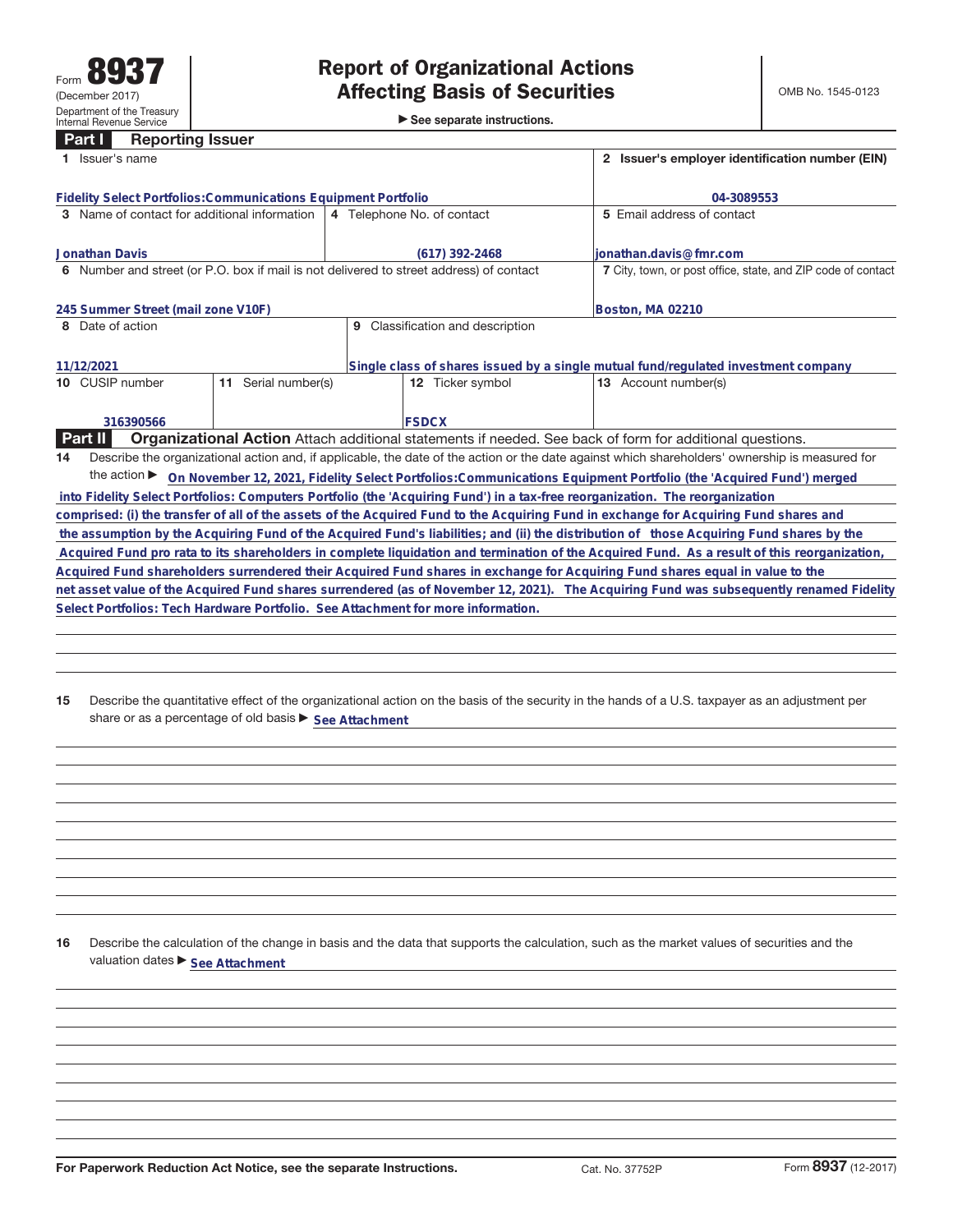| Form 8937 (12-2017) |                                                                                                                                                              |                      |                             | Page $2$                       |  |  |  |
|---------------------|--------------------------------------------------------------------------------------------------------------------------------------------------------------|----------------------|-----------------------------|--------------------------------|--|--|--|
| Part II             | <b>Organizational Action (continued)</b>                                                                                                                     |                      |                             |                                |  |  |  |
| 17                  | List the applicable Internal Revenue Code section(s) and subsection(s) upon which the tax treatment is based ▶<br>IRC sections 368(a), 354(a) and 358(a).    |                      |                             |                                |  |  |  |
|                     | Treas. Reg. section 1.358-2                                                                                                                                  |                      |                             |                                |  |  |  |
|                     |                                                                                                                                                              |                      |                             |                                |  |  |  |
|                     |                                                                                                                                                              |                      |                             |                                |  |  |  |
|                     |                                                                                                                                                              |                      |                             |                                |  |  |  |
|                     |                                                                                                                                                              |                      |                             |                                |  |  |  |
|                     |                                                                                                                                                              |                      |                             |                                |  |  |  |
|                     |                                                                                                                                                              |                      |                             |                                |  |  |  |
|                     |                                                                                                                                                              |                      |                             |                                |  |  |  |
|                     |                                                                                                                                                              |                      |                             |                                |  |  |  |
|                     |                                                                                                                                                              |                      |                             |                                |  |  |  |
|                     |                                                                                                                                                              |                      |                             |                                |  |  |  |
| 18                  | Can any resulting loss be recognized? > No loss can be recognized as a result of this event.                                                                 |                      |                             |                                |  |  |  |
|                     |                                                                                                                                                              |                      |                             |                                |  |  |  |
|                     |                                                                                                                                                              |                      |                             |                                |  |  |  |
|                     |                                                                                                                                                              |                      |                             |                                |  |  |  |
|                     |                                                                                                                                                              |                      |                             |                                |  |  |  |
|                     |                                                                                                                                                              |                      |                             |                                |  |  |  |
|                     |                                                                                                                                                              |                      |                             |                                |  |  |  |
|                     |                                                                                                                                                              |                      |                             |                                |  |  |  |
|                     |                                                                                                                                                              |                      |                             |                                |  |  |  |
|                     |                                                                                                                                                              |                      |                             |                                |  |  |  |
|                     |                                                                                                                                                              |                      |                             |                                |  |  |  |
|                     |                                                                                                                                                              |                      |                             |                                |  |  |  |
| 19                  | Provide any other information necessary to implement the adjustment, such as the reportable tax year ▶ None                                                  |                      |                             |                                |  |  |  |
|                     |                                                                                                                                                              |                      |                             |                                |  |  |  |
|                     |                                                                                                                                                              |                      |                             |                                |  |  |  |
|                     |                                                                                                                                                              |                      |                             |                                |  |  |  |
|                     |                                                                                                                                                              |                      |                             |                                |  |  |  |
|                     |                                                                                                                                                              |                      |                             |                                |  |  |  |
|                     |                                                                                                                                                              |                      |                             |                                |  |  |  |
|                     |                                                                                                                                                              |                      |                             |                                |  |  |  |
|                     |                                                                                                                                                              |                      |                             |                                |  |  |  |
|                     |                                                                                                                                                              |                      |                             |                                |  |  |  |
|                     |                                                                                                                                                              |                      |                             |                                |  |  |  |
|                     |                                                                                                                                                              |                      |                             |                                |  |  |  |
|                     | Under penalties of perjury, I declare that I have examined this return, including accompanying schedules and statements, and to the best of my knowledge and |                      |                             |                                |  |  |  |
|                     | belief, it is true, correct, and complete. Declaration of preparer (other than officer) is based on all information of which preparer has any knowledge.     |                      |                             |                                |  |  |  |
| Sign<br><b>Here</b> |                                                                                                                                                              |                      |                             |                                |  |  |  |
|                     | Signature $\blacktriangleright$                                                                                                                              |                      | Date $\blacktriangleright$  | 2/8/2022                       |  |  |  |
|                     | Print your name ▶ Jonathan Davis                                                                                                                             |                      | Title $\blacktriangleright$ | <b>Assistant Treasurer</b>     |  |  |  |
| <b>Paid</b>         | Print/Type preparer's name                                                                                                                                   | Preparer's signature | Date                        | <b>PTIN</b><br>Check $\Box$ if |  |  |  |
| <b>Preparer</b>     |                                                                                                                                                              |                      |                             | self-employed                  |  |  |  |
| <b>Use Only</b>     | Firm's name<br>▶<br>Firm's address ▶                                                                                                                         |                      |                             | Firm's EIN ▶<br>Phone no.      |  |  |  |
|                     |                                                                                                                                                              |                      |                             |                                |  |  |  |

Send Form 8937 (including accompanying statements) to: Department of the Treasury, Internal Revenue Service, Ogden, UT 84201-0054